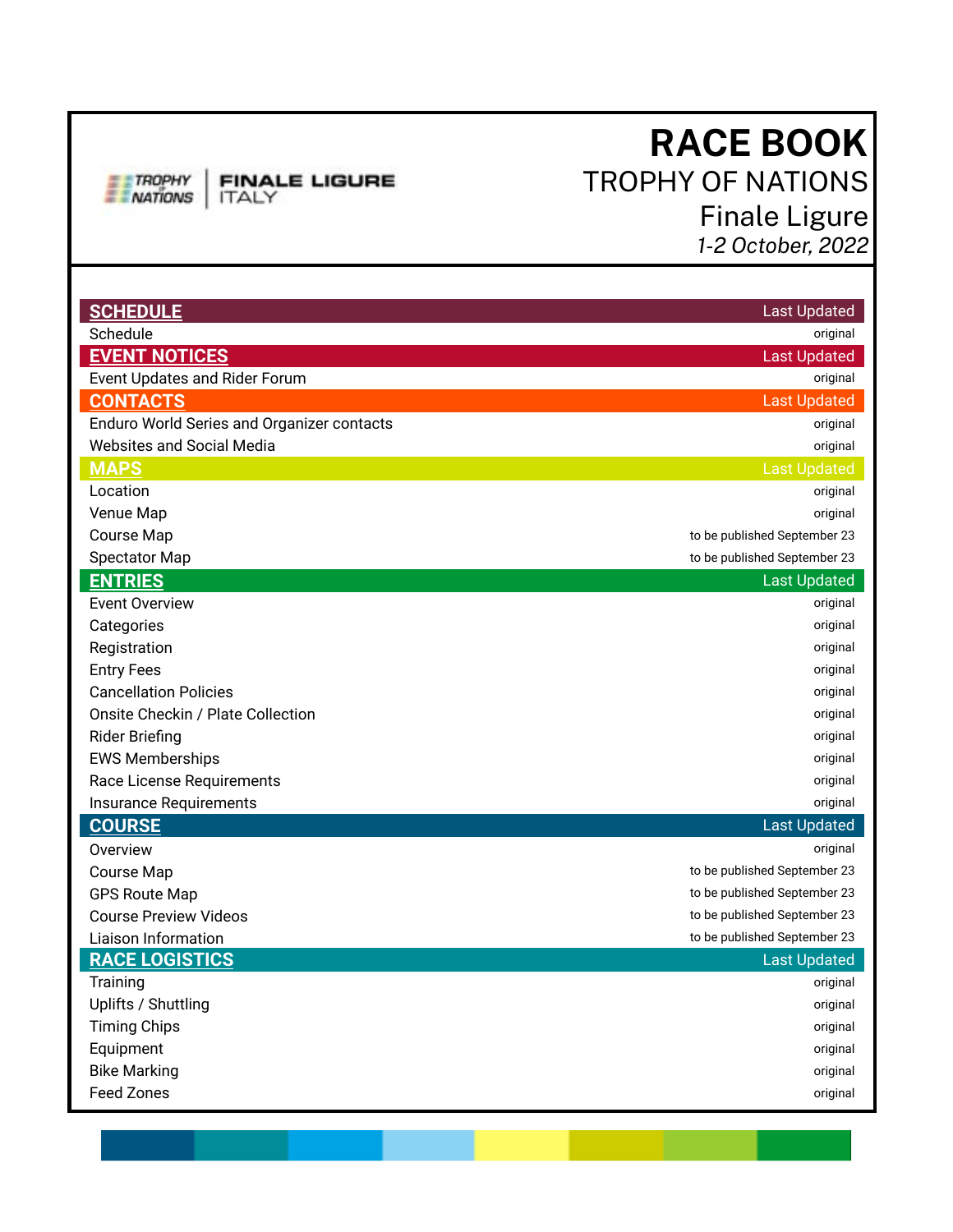| <b>Technical Assistance Zones</b>        | original            |
|------------------------------------------|---------------------|
| <b>START LISTS, RESULTS and RANKINGS</b> | <b>Last Updated</b> |
| <b>Start Order and Seeding</b>           | original            |
| <b>Start List and Start Procedures</b>   | original            |
| Live Timing and Results                  | original            |
| <b>Ranking Points</b>                    | original            |
| Awards                                   | original            |
| <b>Hospitality Houses</b>                | original            |
| <b>Nations Parade</b>                    | original            |
| <b>After Party</b>                       | original            |
| Prize Money                              | original            |
| <b>RULES</b>                             | <b>Last Updated</b> |
| <b>Race Rules</b>                        | original            |
| <b>Protests and Complaints</b>           | original            |
| <b>Protection Rules</b>                  | original            |
| <b>Onboard Cameras</b>                   | original            |
| Doping Control                           | original            |
| <b>VENUE LOGISTICS</b>                   | <b>Last Updated</b> |
| <b>Travel and Transportation</b>         | original            |
| Accommodation                            | original            |
| Parking                                  | original            |
| <b>Bike Wash</b>                         | original            |
| <b>Bike Shops</b>                        | original            |
| <b>Grocery Stores</b>                    | original            |
| <b>Bank Machines</b>                     | original            |
| WIFI and power                           | original            |
| <b>Other Riding Zones</b>                | original            |
| Places of Interest                       | original            |
| <b>MEDICAL</b>                           | Last Updated        |
| <b>Emergency Response</b>                | original            |
| Hospital / Clinics                       | original            |
| <b>Concussion Protocol</b>               | original            |
| Massage and Physiotherapy                | original            |
|                                          |                     |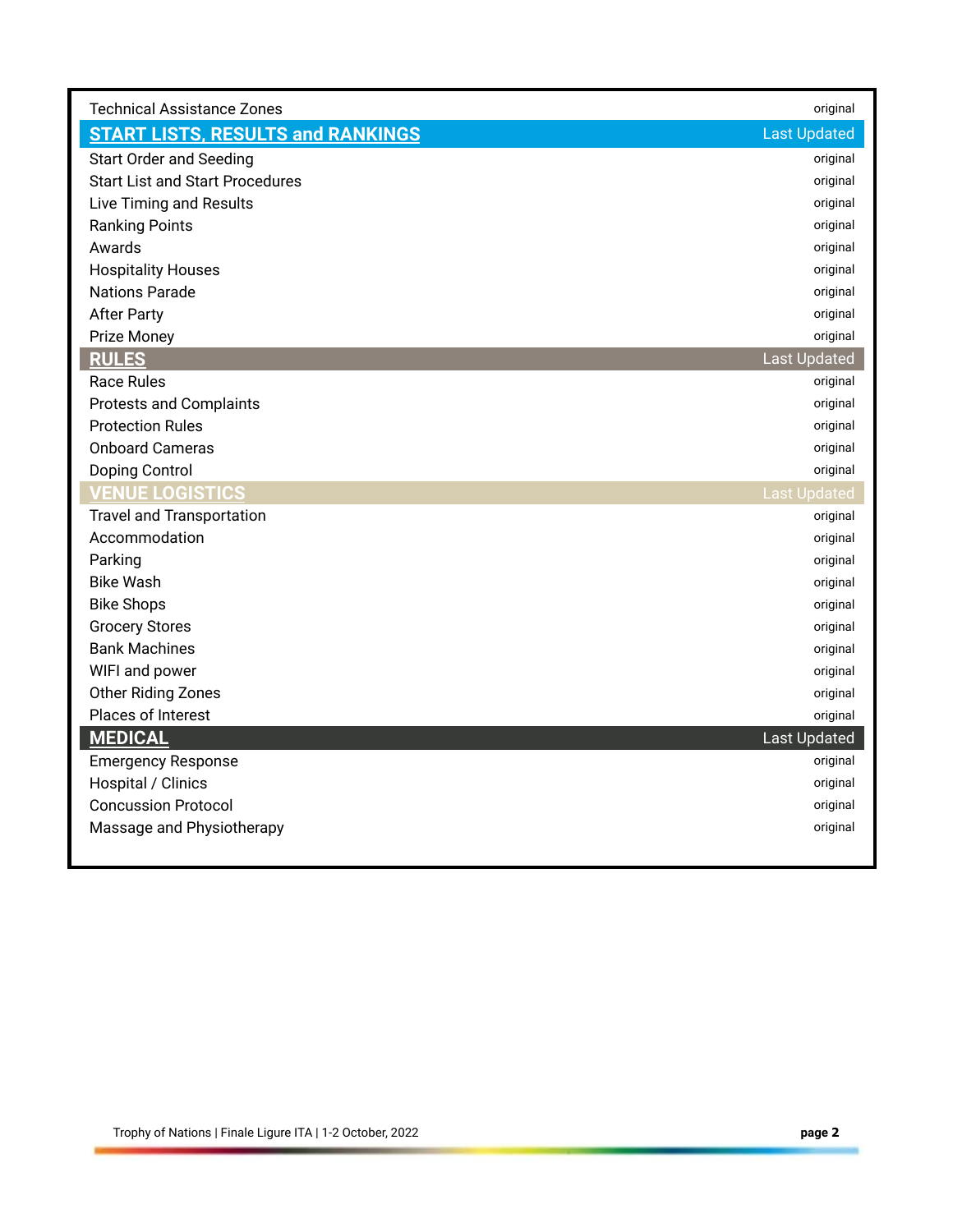## <span id="page-2-0"></span>**SCHEDULE** | <u>return to menu</u>

| <b>Friday September 23</b>    |                                          |                                                |
|-------------------------------|------------------------------------------|------------------------------------------------|
| <b>Course Release</b>         | EWS-E and Trophy of Nations/Rider Trophy | all stages closed for riding<br>until training |
| <b>Monday September 26</b>    |                                          |                                                |
| <b>Manager Briefing</b>       | <b>Official EWS-E Teams</b>              | Video Conference Call                          |
| <b>Tuesday September 27</b>   |                                          |                                                |
| Registration                  | <b>Official EWS-E Teams</b>              |                                                |
| <b>UCI Course Inspection</b>  | <b>EWS-E and Trophy of Nations</b>       |                                                |
| <b>Media Recce</b>            | <b>EWS-E and Trophy of Nations</b>       |                                                |
| Registration                  | E PRO/E100/E50                           |                                                |
| <b>Wednesday September 28</b> |                                          |                                                |
| Registration                  | E PRO/E100/E50                           |                                                |
| Training                      | E PRO/E100/E50                           | Select times - TBC                             |
| <b>Rider Briefing</b>         | E PRO/E100/E50                           | <b>Electronic Notice</b>                       |
| <b>Thursday September 29</b>  |                                          |                                                |
| Race                          | E PRO/E100/E50                           |                                                |
| Awards                        | E PRO/E100/E50                           | 30 mins after last rider                       |
| Registration                  | Trophy of Nations/Rider+Industry Trophy  |                                                |
| Reception                     | <b>Trophy of Nations</b>                 | <b>Hospitality House</b>                       |
| <b>Friday September 30</b>    |                                          |                                                |
| Registration                  | Trophy of Nations/Rider+Industry Trophy  |                                                |
| Training                      | Trophy of Nations/Rider+Industry Trophy  | Select times - TBC                             |
| <b>Rider Briefing</b>         | Trophy of Nations/Rider+Industry Trophy  | <b>Electronic Notice</b>                       |
| Reception                     | <b>Trophy of Nations</b>                 | <b>Hospitality House</b>                       |
| <b>Nations Parade</b>         |                                          |                                                |
| <b>Saturday October 1</b>     |                                          |                                                |
| Race                          | <b>Rider Trophy</b>                      |                                                |
| Race                          | <b>Industry Trophy</b>                   |                                                |
| Awards                        | <b>Rider Trophy</b>                      |                                                |
| Reception                     | <b>Trophy of Nations</b>                 | <b>Hospitality House</b>                       |
| <b>Sunday October 2</b>       |                                          |                                                |
| Race                          | <b>Trophy of Nations</b>                 |                                                |
| Awards                        | <b>Trophy of Nations</b>                 |                                                |
| <b>After Party</b>            |                                          |                                                |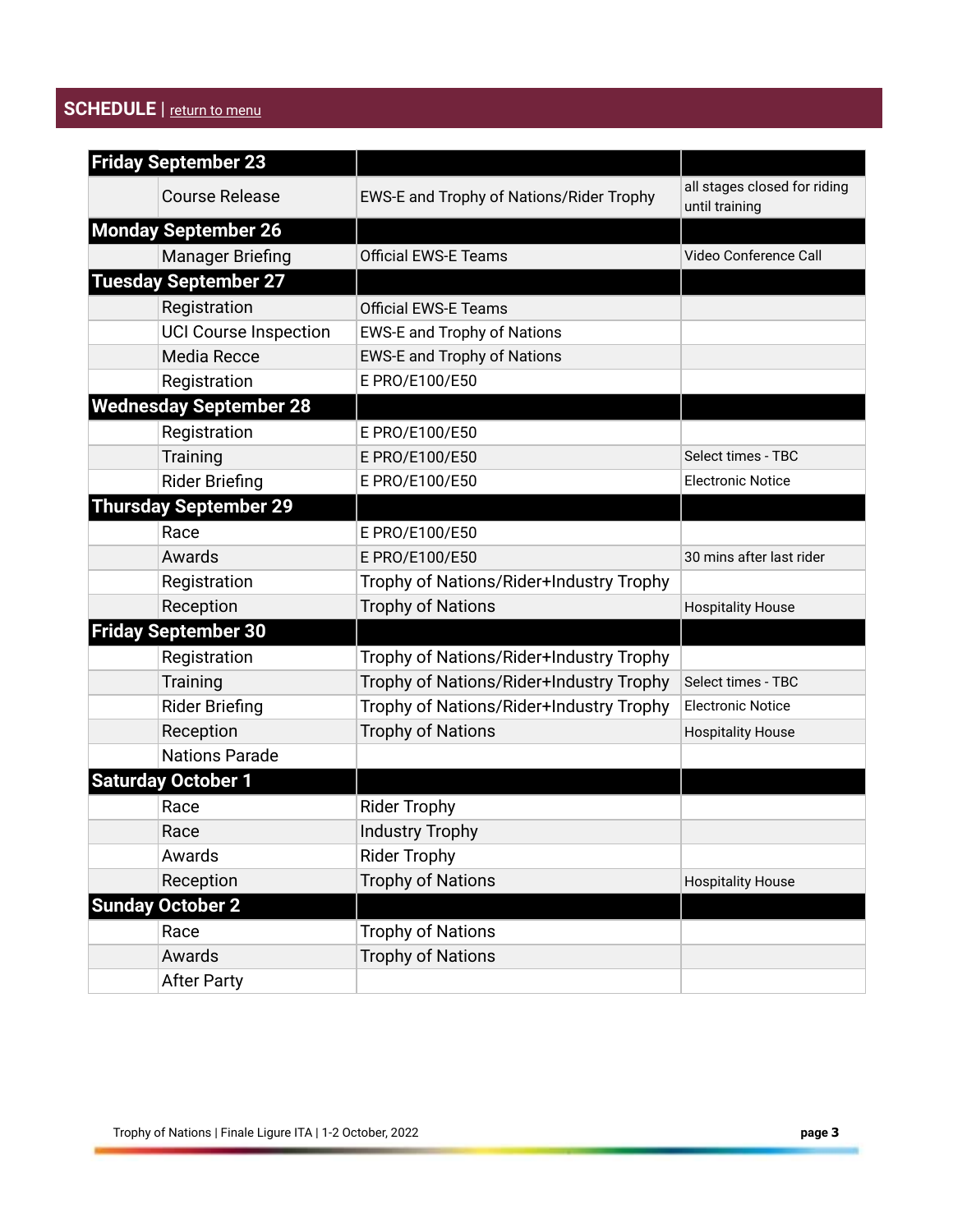### <span id="page-3-0"></span>**EVENT NOTICES** | return to menu



## **UPDATES and QUESTIONS / FEEDBACK**

 Event updates (schedule changes, publication of start lists, …) will be posted here. Visit the [Facebook Event Page / Rider Forum](https://www.facebook.com/events/438110104225809?acontext=%7B%22action_history%22%3A[%7B%22surface%22%3A%22page%22%2C%22mechanism%22%3A%22page_admin_bar%22%2C%22extra_data%22%3A%22%7B%5C%22page_id%5C%22%3A193009850836051%7D%22%7D%2C%7B%22surface%22%3A%22events_admin_tool%22%2C%22mechanism%22%3A%22recommended_actions%22%2C%22extra_data%22%3A%22[]%22%7D]%2C%22has_source%22%3Atrue%7D) for up-to-date race information or to ask any questions.

#### RIDER TROPHY LICENCES REQUIREMENTS

 Foreign racers in the Rider Trophy (Solo and Team) races should review the license section for the unique license requirements established by the Italian Cycling Federation

#### <span id="page-3-1"></span> **CONTACTS |** [return to menu](#page-0-0)

#### **CONTACTS**

 ENDURO WORLD SERIES Managing Director: Chris Ball Sports Manager: Ruaridh Cunningham Athletes / Teams / Registration: Nathalie Grether Media Inquiries / Accreditation: Kate Ball



#### FINALE LIGURE

 Event Director: Riccardo Negro Expo / Team Pits: Maria Luisa Surico

Please send all enquiries to [athletes@enduroworldseries.com](mailto:athletes@enduroworldseries.com) marked for the attention of the relevant person.

 UCI UCI Chief Commissaire: Adrian Walls

#### **WEBSITE AND SOCIAL MEDIA**  ENDURO WORLD SERIES

<https://www.enduroworldseries.com/race/ews-round-0/TrophyofNations/202199/>





#### <span id="page-3-2"></span>**MAPS** | [return to menu](#page-0-0)



 **LOCATION**  Finale Ligure, Italy ([Google Map](https://www.google.com/maps/place/Edilcasa/@44.1696389,8.3451424,18z/data=!3m1!4b1!4m13!1m7!3m6!1s0x12d2fa2f779a7221:0xf64560ab17a5f16!2s17024+Finale+Ligure,+Province+of+Savona,+Italy!3b1!8m2!3d44.1689028!4d8.3416211!3m4!1s0x12d2f1549007dad7:0x2ce64ca9f1e4e35!8m2!3d44.1696389!4d8.3462367)) Team Pits and Race Office: TBC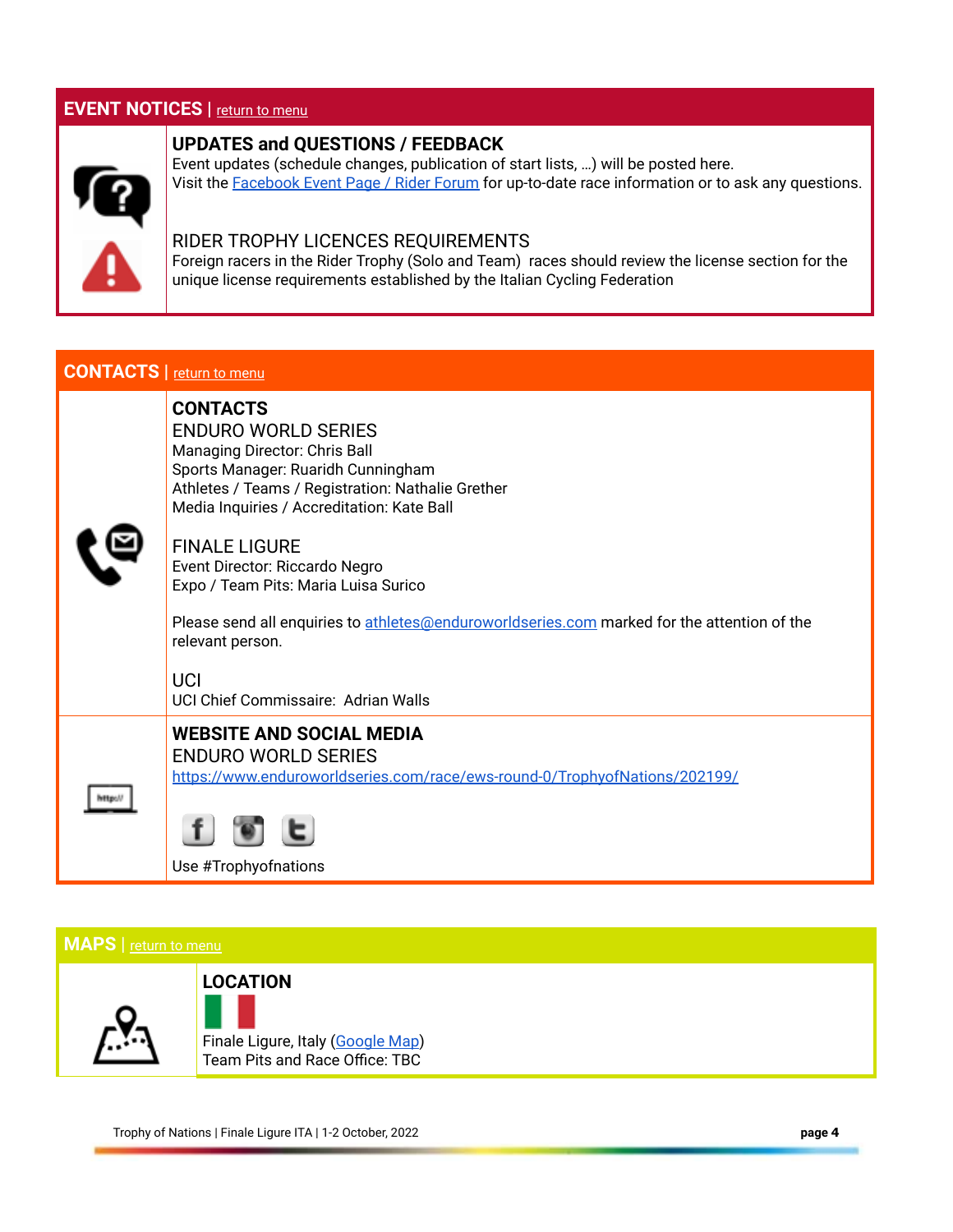## **VENUE MAP**

Coming soon

#### **COURSE MAP**

to be published September 23

#### **SPECTATOR MAP**

to be published September 23

#### <span id="page-4-0"></span> **ENTRIES** | [return to menu](#page-0-0)

#### **EVENT OVERVIEW**

 Trophy of Nations weekend features following races/categories: Nations Trophy – Team Rider Trophy – Team Rider Trophy – Solo

## **REGISTRATION and ELIGIBILITY**

#### NATIONS TEAMS

 Top 3 national riders per category (Men, Women, Men Under 21, Women Under 21, Men Master 35+, Women Master  $35+$  ) – based on the **EWS Global rankings** (which includes points from EWS, EWS100, and EWS Qualifier races) as of 29 August, 2022] – will be invited to represent their Nations Team.

 The 4th ranked rider in each category of the EWS Global Rankings as of the selection date is the official reserve / substitute.

 All riders selected based on EWS Global ranking need to confirm their nomination within 72 hours of the nomination – otherwise the spot will be offered to the next national rider in the rankings.

 Deadline to add a reserve rider is by the end of scheduled Official Training. If no substitutions are needed for the Nations team, the alternate will automatically be transferred to the Saturday Rider Trophy Solo race. Once the Nations Start List has been published, no changes can be made.

#### WILDCARDS

 If a nation does not have 4 riders in a category in the EWS Global Rankings as of the selection date, the top ranked rider on the team will be permitted to submit an application for a wildcard entry/entries to complete the team.

 There must be at least one rider in a category who has qualified in order for wildcard applications to be considered for that category. A team cannot be composed entirely of wildcard entries.

#### **REGISTRATION**

 Riders who have qualified and accepted the nomination for a Nations team will be sent the link to register online.

Official Nations Teams will be publicly announced the first Monday of September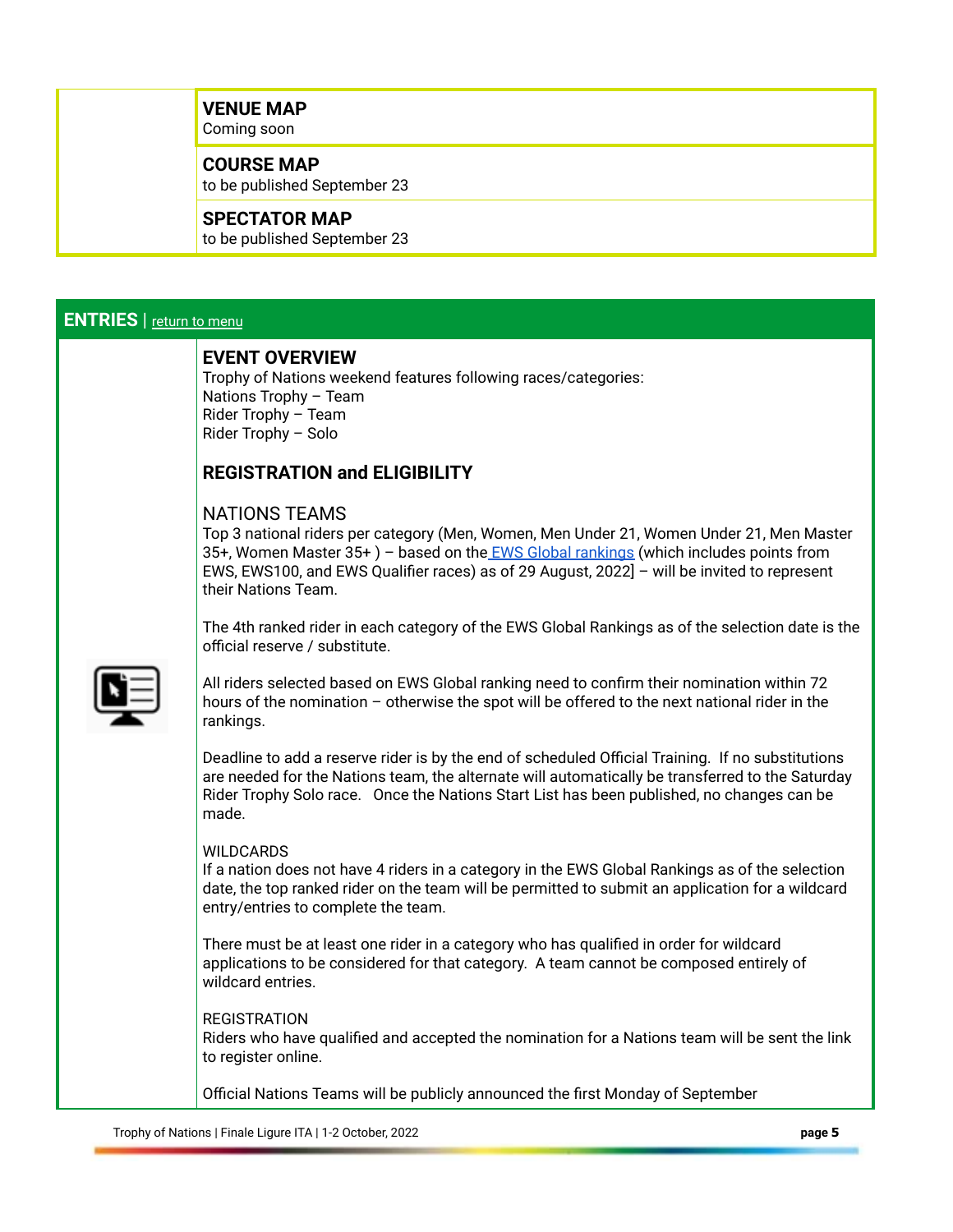| RIDER TROPHY - SOLO and TEAMS<br>No prequalification requirements.<br>Limited spots. Entries offered on a space available, first come basis<br>Entries open: 4 March, 20:00 GMT(UTC +0). Time Zone Converter<br>Link will be posted on www.enduroworldseries.com<br><b>Rider Trophy Teams:</b><br>The captain can assign the team riders through their EWS Rider Profile account.<br>https://portal.enduroworldseries.com<br>User Navigation > My Race Entries > green "Manage My Team" button<br>If any of your teammates do not already have an existing EWS Rider Profile, have them create |
|------------------------------------------------------------------------------------------------------------------------------------------------------------------------------------------------------------------------------------------------------------------------------------------------------------------------------------------------------------------------------------------------------------------------------------------------------------------------------------------------------------------------------------------------------------------------------------------------|
| one in advance: https://portal.enduroworldseries.com/create-account/                                                                                                                                                                                                                                                                                                                                                                                                                                                                                                                           |
| <b>EWS KIDS</b><br>Due to Italian Cycling Federation regulations, EWS KIDS race will not be offered at the Finale<br>Ligure round.                                                                                                                                                                                                                                                                                                                                                                                                                                                             |
| <b>ENTRY FEE</b><br>Entry fees include all taxes and processing fees<br>Entries will be processed through the centralized Enduro World Series entry system in Pounds Sterling (GBP).<br>The Enduro Sports Organization Limited is acting as agent for the local organizer 4 Guimp srl                                                                                                                                                                                                                                                                                                          |
| Entry fee includes 1 day race, 1 day of closed course marshalled training, full course medical<br>coverage on training and race day, live timing, backup timing.                                                                                                                                                                                                                                                                                                                                                                                                                               |
| <b>NATIONS TEAM</b><br>Individual Rider Entry: £136.75                                                                                                                                                                                                                                                                                                                                                                                                                                                                                                                                         |
| <b>RIDER TROPHY TEAMS:</b>                                                                                                                                                                                                                                                                                                                                                                                                                                                                                                                                                                     |
| to be confirmed £410.25<br>Full amount payable by team captain at time of entry.                                                                                                                                                                                                                                                                                                                                                                                                                                                                                                               |
| RIDER TROPHY SOLO: £137.75                                                                                                                                                                                                                                                                                                                                                                                                                                                                                                                                                                     |
| <b>CANCELLATION POLICY</b><br>Rider Trophy (Team and Solo)<br>Registration fees are refundable (less an administrative fee) up to 30 days prior to the race.<br>Cancellation request must be sent to athletes@enduroworldseries.com by 23:59 GMT 1<br>September. Entries are no longer refundable after 2 September.<br>Rider Trophy Team rider changes/substitutions can be made up until 1 week prior to race.                                                                                                                                                                               |
| Registrations are not transferable.<br><b>Entry Terms and Condition</b>                                                                                                                                                                                                                                                                                                                                                                                                                                                                                                                        |
| <b>CATEGORIES</b><br>Age calculation date: December 31 2021.                                                                                                                                                                                                                                                                                                                                                                                                                                                                                                                                   |
| <b>TROPHY OF NATIONS</b><br><b>WOMEN</b><br>WOMEN   Under 21 (2002-2005)<br>WOMEN   Master 35+ (1987+)<br><b>MEN</b>                                                                                                                                                                                                                                                                                                                                                                                                                                                                           |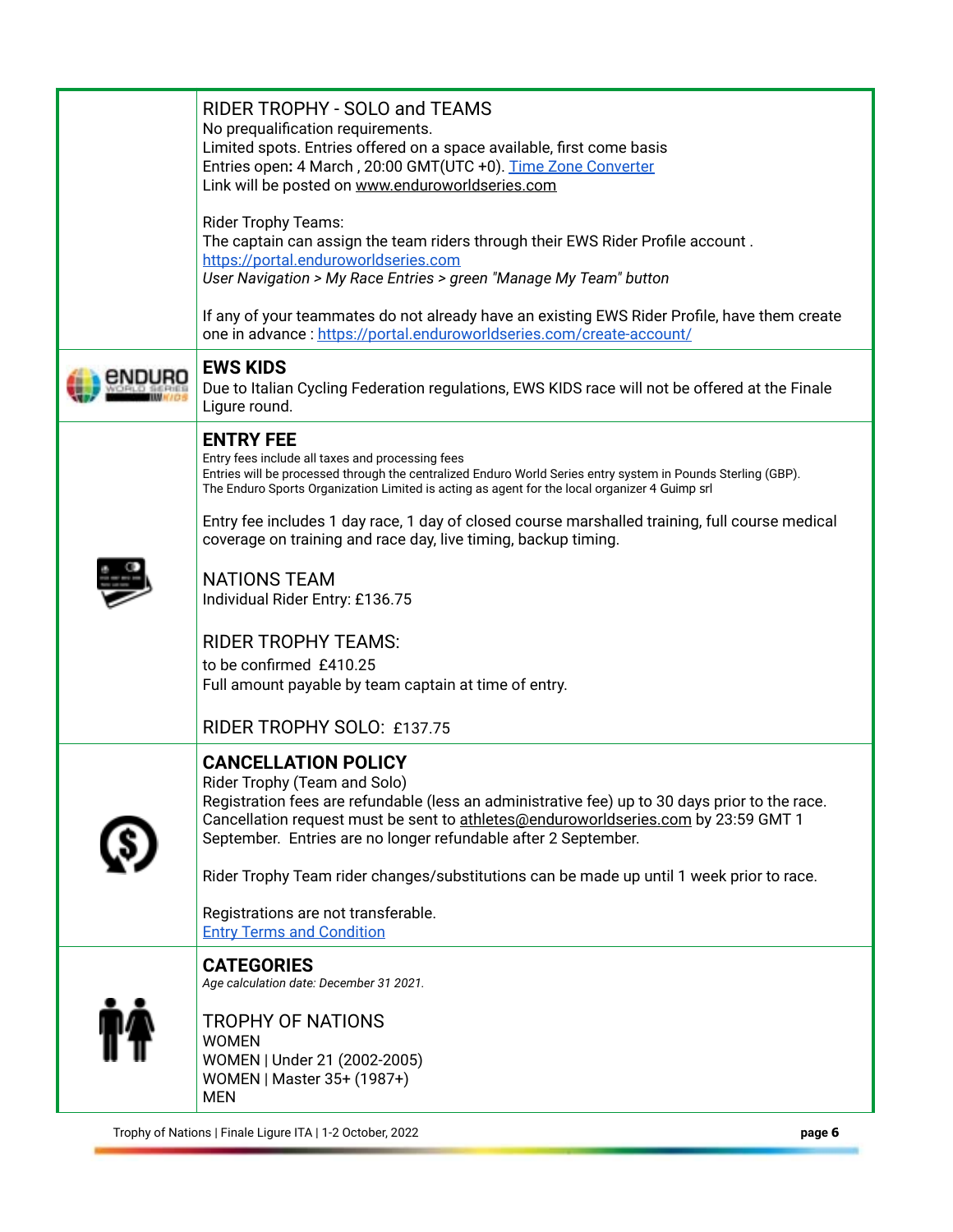|              | MEN   Under 21 (2002-2005)<br>MEN   Master 35+ (1987+)*<br>*Master Men changed from 40+ effective 2021.                                                                                                                                                  |
|--------------|----------------------------------------------------------------------------------------------------------------------------------------------------------------------------------------------------------------------------------------------------------|
|              | <b>RIDER TROPHY - TEAMS</b><br>(3 riders per team)<br>Categories:<br>Women<br>Men<br>Mixed (either 1 Woman & 2 Men or 2 Women & 1 Man)                                                                                                                   |
|              | Team Category will be automatically assigned.                                                                                                                                                                                                            |
|              | All times on all race stages combine to calculate the Team result<br>Each rider's individual overall time will also be included in the Rider Trophy Solo race results.                                                                                   |
|              | <b>RIDER TROPHY - SOLO</b><br><b>WOMEN</b><br>WOMEN   Under 21 (2002-2005)<br>WOMEN   Master 35+ (1987+)<br><b>MEN</b><br>MEN   Under 21 (2002-2005)<br>MEN   Master 35+ (1987+)<br>MEN   Master 45+ (1977+)                                             |
|              | Any other race categories with fewer than 5 starters may be merged with another age category<br>at the discretion of the Event Organiser                                                                                                                 |
|              | <b>ENDURO WORLD SERIES MEMBERSHIP</b>                                                                                                                                                                                                                    |
|              | <b>NATIONS TROPHY</b><br>EWS Memberships mandatory for eligibility and event entry.<br><b>RIDER TROPHY</b><br>EWS Memberships not required. No EWS Global Ranking points available.                                                                      |
| <u>-</u> UCI | <b>RACE LICENSE - NATIONS TEAMS</b><br>All racers must have a UCI license issued by their own national cycling federation.<br>Riders will be required to present their license (copies or photos acceptable) at the onsite<br>checkin                    |
|              | <b>ANNUAL RACE LICENSE - RIDER TROPHY - FOREIGN RACERS</b>                                                                                                                                                                                               |
|              | Foreign riders can race the Rider / Industry Trophy with an international annual license issued by<br>their own national cycling federation.<br>Riders will be required to present their license (copies or photos acceptable) at the onsite<br>checkin. |
|              | Unlicensed foregin racers will also have the option to purchase a one event license from the<br>Italian Cycling Federation at the onsite checkin (see Day License section below for<br>requirements).                                                    |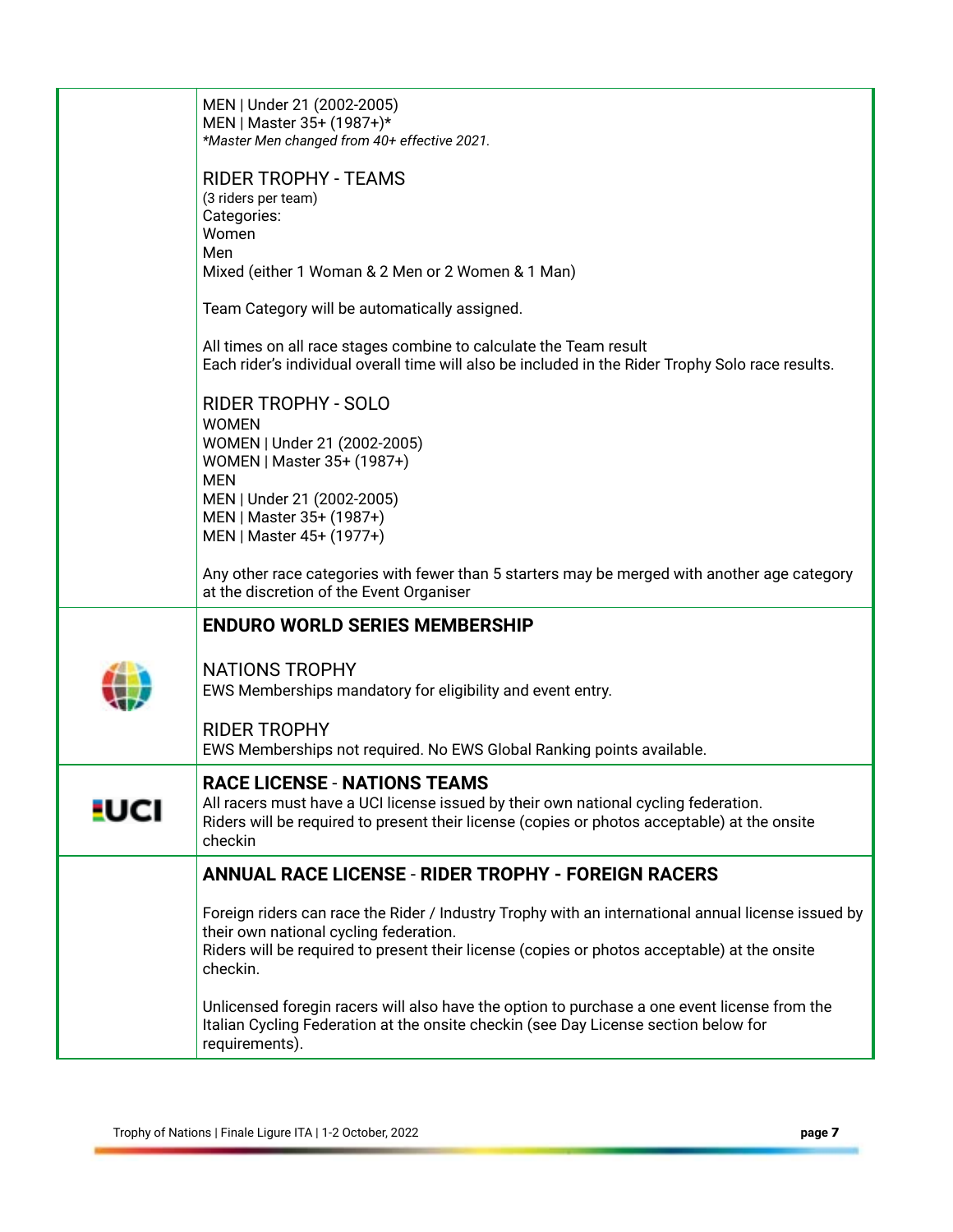## **ANNUAL LICENSE** - **RIDER TROPHY - ITALIAN RACERS**

 Italian Rider / Industry Trophy racers will have the option to race with either an annual UCI/FCI license or a license from an [Enti della Consulta](https://amatoriale.federciclismo.it/it/infopage/composizione-della-consulta-nazionale-di-ciclismo/e3911128-2186-44ab-9f3c-a0338128bde6/) organization.

Refer to https://www.federciclismo.it/it/</u> for the FCI Fattore k ID and registration requirements..

 Racers must have a [DataHealth verified](http://www.datahealth.it/) certificate of fitness for competitive cycling issued within the previous 12 months. Certificates for other types of sport such as triathlon, duathlon, athletics, etc. are not valid)

| At on site check in, athletes must show proof of the DataHealth verified medical certificate in |  |  |  |  |
|-------------------------------------------------------------------------------------------------|--|--|--|--|
| one of the following ways                                                                       |  |  |  |  |
|                                                                                                 |  |  |  |  |

- FCI registered athletes: License with DataHealth logo as well as the expiry date of the certificate of fitness for competitive cycling.
- non-FCI registered athletes: DataHealth Qrcode-DH (with data consistent with the type and date of the event) .

 [Instructions](https://www.datahealth.it//Documents/GetFile/Flyer_2_-_informativa_DH_-_per_atleti_e_organizzatori_pdf) to use DataHealth service to obtain QRcode-DH.

#### FCI AMOTORI JUNIOR SPORT

 Italian riders with a FCI Amatori Junior Sport (JMT or JWS) license are not eligible to race in the Rider / Industry Trophy.

 Any Italian racer born in 2004 or 2005 will need to have a race license for professional sport (FCI JUNIORES license category)

#### **DAY LICENSE**

 Rider / Industry Trophy racers who do not have an annual license from their own national federation can purchase a one event license from the FCI Italian Cycling Federation .

 Licenses will be available from the Finale race office during onsite checkin. Cost 10EUR per day. Separate licenses needed for training and race days.

 Day Licenses are not available for junior (year of birth 2004-2005) racers . All Rider / Industry Trophy junior racers must have a race license issued by their own national cycling federation.

#### NOTICE - MEDICAL CERTIFICATE REQUIREMENT FOR DAY LICENSE PURCHASE

 In order to purchase a day license from the Italian Cycling Federation, riders will need a medical certificate ([sample format\)](https://www.datahealth.it//Documents/GetFile/Certificato_per_soggetti_di_residenza_straniera_-_CICLISMO_pdf) which meets the following conditions:

- issued within the previous 12 months
- certifying fitness for competitive cycling. Certificates for other types of sport such as triathlon, duathlon, athletics, etc. are not valid.
- [DataHealth verified](https://www.datahealth.it/) . The verification of the possession of an adequate medical certificate must be made in advance through the online DataHealth service. Riders will be required to upload their medical certificates to DataHealth ([instructions](https://www.datahealth.it//Documents/GetFile/Flyer_2_-_informativa_DH_-_per_atleti_e_organizzatori_pdf)) and obtain a QRcode-DH (which verifies the adequacy of the certificate). The QRcode-DH will be required in order to purchase a one event license at the onsite Finale race checkin.

 The DataHealth validation process can take up 3-4 days - please allow sufficient time in advance of the race to obtain the QRcode-DH.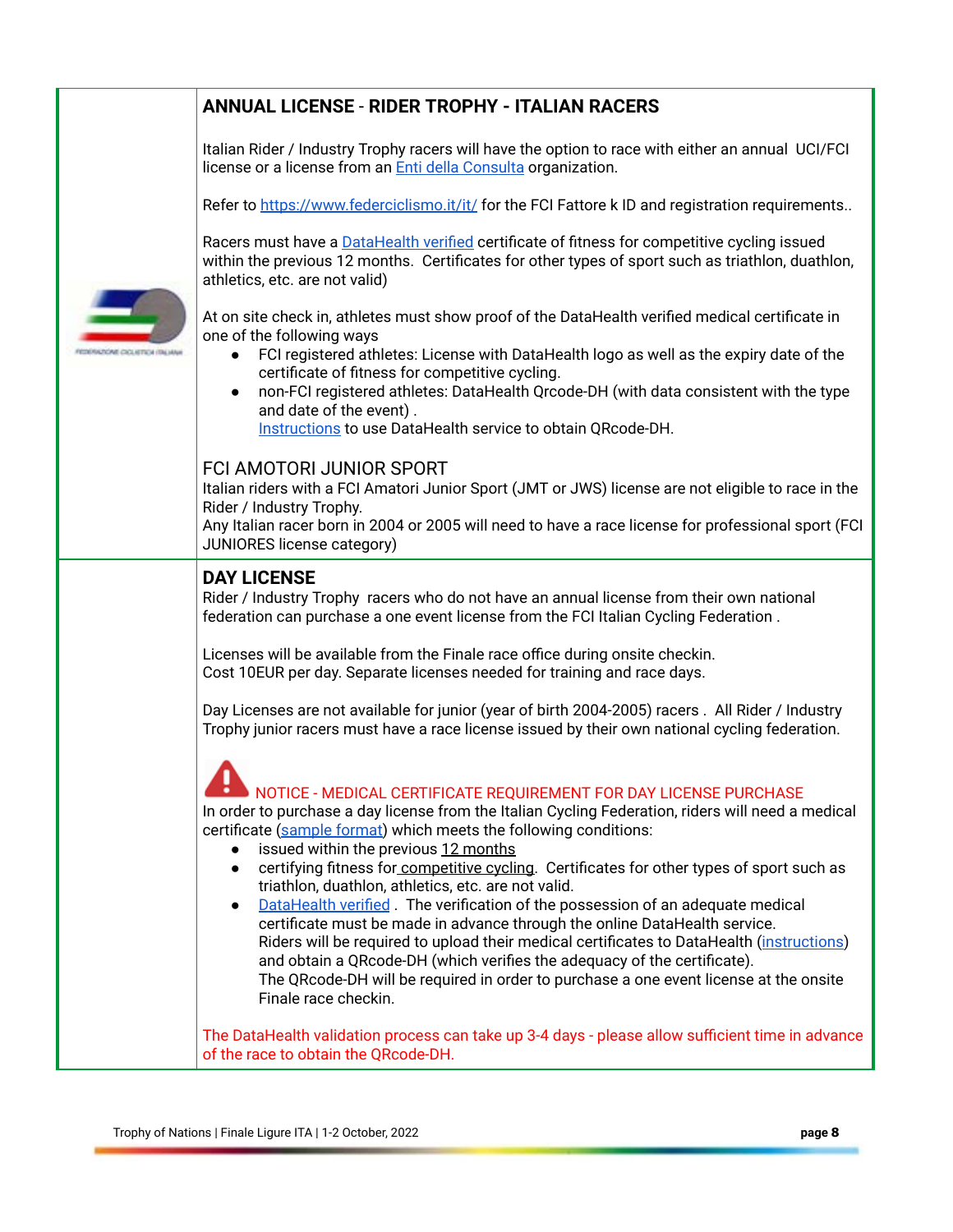|  | <b>INSURANCE</b><br>All costs of transportation from the venue during training / race days to a medical facility are<br>covered by the Italian National Medical Assistance.<br>FCI insurance covers medical costs associated with injuries occurring during training or race.                                                                                                              |
|--|--------------------------------------------------------------------------------------------------------------------------------------------------------------------------------------------------------------------------------------------------------------------------------------------------------------------------------------------------------------------------------------------|
|  | Racers are not covered for any injuries occurring outside of official training or race times, any<br>specialized medical transfers from Italy to their home country or for any extended medical /<br>rehabilitation treatment. The event insurance is therefore is not a replacement for a racer's own<br>personal travel / medical insurance.                                             |
|  | <b>CHECKIN / PLATE COLLECTION</b><br>Race Package will include plate (must be on bike for training and race) plus bike marking<br>stickers and jersey number. Stickers and jersey numbers only needed for the race day.<br>To collect the package on behalf of another racer, a copy of the racer's identification and race<br>license or medical certificate (as applicable) is required. |
|  | <b>HOURS: To be confirmed</b><br><b>CHECKIN DEADLINE: To be confirmed</b><br>RACELABS PLATE HOLDER<br>Nations Team racers will be required to use the RaceLabs race plate holders. Optional for Rider<br>Trophy racers.                                                                                                                                                                    |
|  | There will be a special online order link (to be confirmed) for EWS-E racers.<br>The RaceLabs race plate holder (and the number decals) will be distributed at the Race Office.<br>Altering, cutting, or placing of unauthorized stickers or sponsor logos on race plates is not<br>permitted.                                                                                             |
|  | <b>RIDER BRIEFING</b><br>2022 Rider Briefing video<br>Rider Briefing notes specific to the Rider / Industry Trophy and Trophy of Nations team race will<br>be sent by email with the Start List                                                                                                                                                                                            |

<span id="page-8-0"></span>

| <b>COURSE</b>   return to menu |                                                                                                                                |  |
|--------------------------------|--------------------------------------------------------------------------------------------------------------------------------|--|
|                                | MAP and GPS ROUTE: to be published September 23                                                                                |  |
|                                | LIAISON INFORMATION (detailing transition routes and allocated transfer times between<br>stages): to be published September 23 |  |
|                                | COURSE PREVIEW VIDEOS: Will be published on the <b>EWS You Tube Channel</b> on September<br>23.                                |  |
|                                | <b>COURSE:</b><br>Approximate amount of climbing and descending: to be confirmed<br>Distance: to be confirmed                  |  |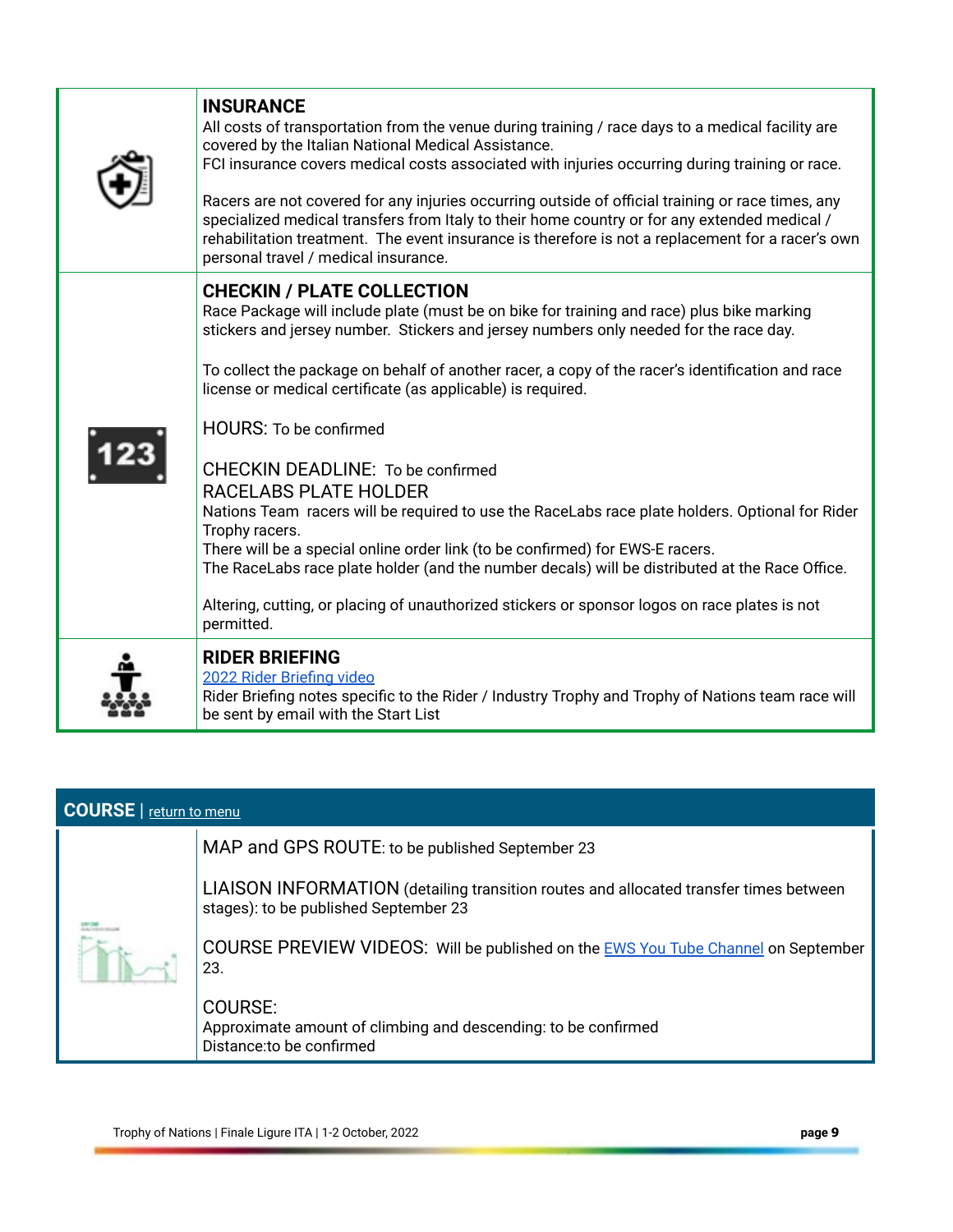## <span id="page-9-0"></span>**RACE LOGISTICS** | [return to menu](#page-0-0)

#### **TRAINING**

 Once the course is announced September 23, all race stages will be closed for riding until training.



 Race stages are closed during official training to all but racers, accredited media and official Team staff. All riders on course during practice must have plates on their bikes. Any rider training without a plate or outside the official schedule will be disqualified.

Racer will be limited to 1 training run on each race stage.

 To manage congestion on the tracks during training, there will be separate training times for Nations Team and Rider Trophy racers. Details will be published closer to the race date.



 Safety Protocol: riders stopping on track to check lines or pushing up to session sections must do so from outside the tape.

| <b>UPLIFTS</b><br>Shuttling will permitted during training day.<br>Racers can either use personal / private shuttles or the commercial / public shuttle service<br>offered by Finale Outdoor Region.<br>Shuttles on race day: to be confirmed<br><b>COMMERCIAL PUBLIC SHUTTLE BOOKING</b><br>Finale Outdoor Region is the only authorized public commercial shuttle service for the Nations<br>and Rider Trophy training.<br>Limited capacity, must be prebooked.<br>Details to be confirmed.                                                                                                                                                                         |
|-----------------------------------------------------------------------------------------------------------------------------------------------------------------------------------------------------------------------------------------------------------------------------------------------------------------------------------------------------------------------------------------------------------------------------------------------------------------------------------------------------------------------------------------------------------------------------------------------------------------------------------------------------------------------|
| <b>TIMING CHIPS</b><br>Timing system: SPORTident AIR+ system<br>Each racer will be issued two transponders (the second unit provides backup in case of<br>loss or a crash). One transponder should be worn on each wrist.<br>Timing chips will be collected in the finish of the race. Racers who withdraw or do not complete<br>the race should return the chips to the timing tent in the finish.<br>Lost or damaged chips will be assessed a 100 GBP replacement fee.<br>Timing stickers and timing chips will be issued at the start on the race mornings. Racers should<br>arrive at least 15 minutes prior to their individual start time to collect the chips. |
| <b>BIKE MARKING</b><br>Racers must use the same bike (frame, fork and wheels) for the race.<br>If one of these parts break (frame, fork, rear swingarm and wheels), riders have to report it to the                                                                                                                                                                                                                                                                                                                                                                                                                                                                   |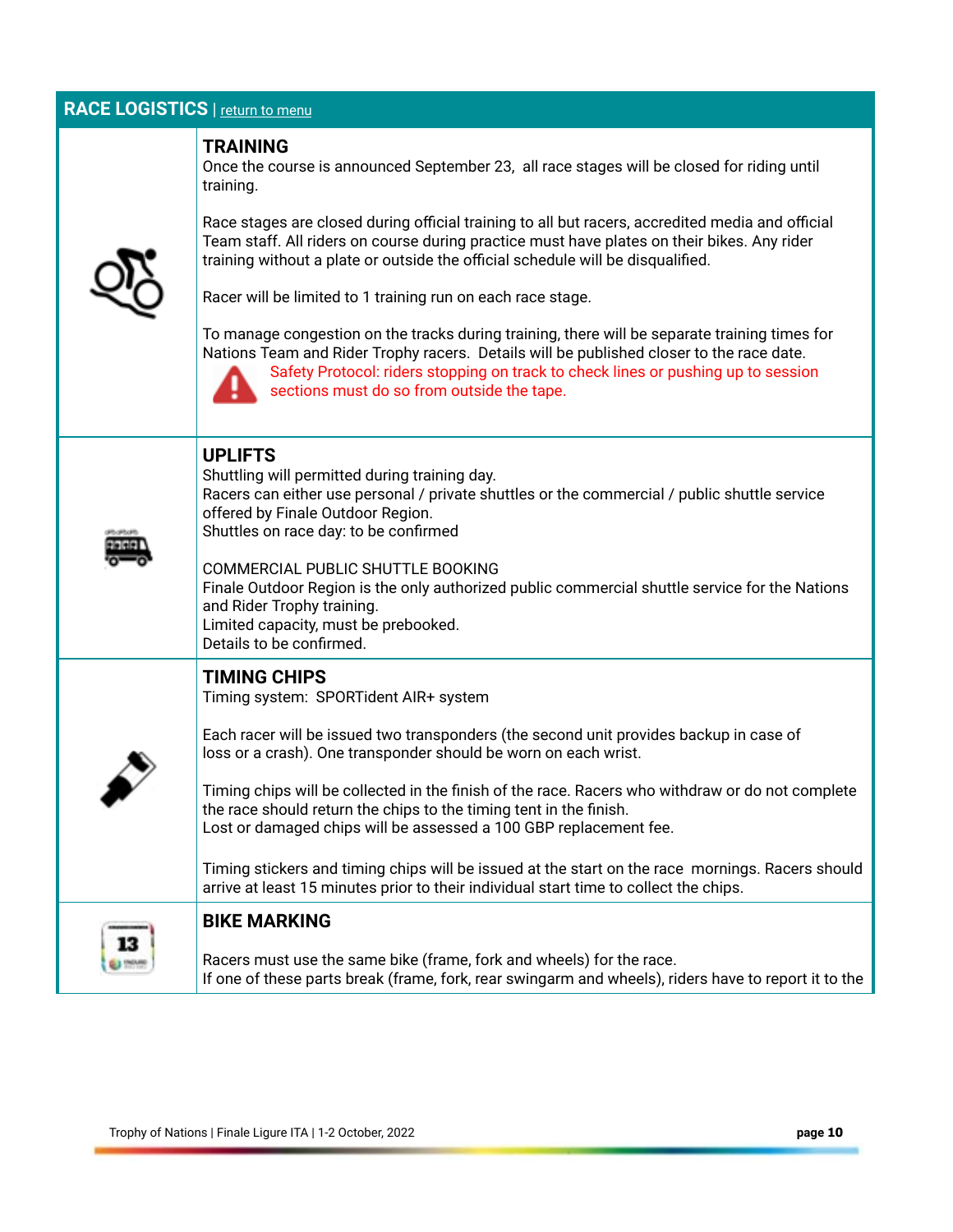

## <span id="page-10-0"></span>**START LISTS, RESULTS and RANKINGS** | return to menu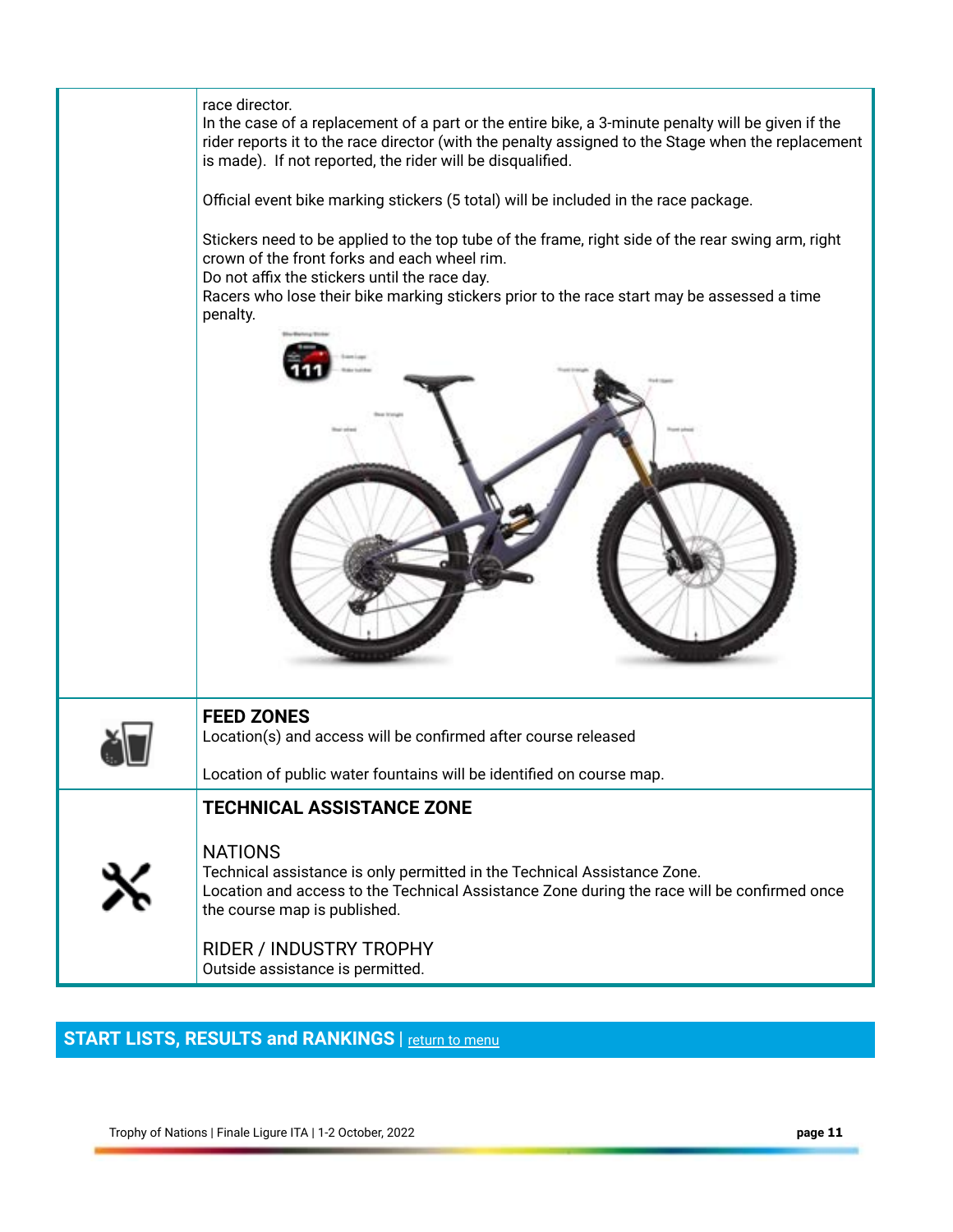## **START ORDER and SEEDING**

NATIONS

 Nations teams will have individual preassigned start times for all the stages. Teams will be seeded based on the highest ranked member of the team.

Start Order

MEN | Master 35+ MEN | Under 21 WOMEN | Master 35+ WOMEN | Under 21 WOMEN MEN

## RIDER / INDUSTRY TROPHY

Rider Trophy uses a fastest first format.

 Racers will be assigned a start position for the first stage based on the information in the "Self Seeding" section of their EWS Rider Profiles ( 1 Super Fast | 2 Fast | 3 Good | 4 Pure Fun ) .  *[http://portal.enduroworldseries.com](http://portal.enduroworldseries.com/) User Navigation > Additional Racer Info* tab/menu

 Rider Trophy Team and Solo racers can also request to be paired up other Teams and racers for the start

 *EWS Rider Profile > User Navigation > Additional Racer Info > "Paired Rider"* 

## **START LIST and START PROCEDURES**

List of registered riders published on the event page : "Participating Rider" tab/menu

 Start List will be published on Saturday 25 September. Any racer who has not collected their race plate by the checkin deadline will be not be added to the Start List.

## NATIONS

 Start List (with individual start times) will be published on Saturday. Teams will have preassigned start times each race stage. All 3 riders must be present at the stage start in order to start. Team riders can go in any order. Once the first rider leaves on the scheduled time, the other 2 riders must leave within a maximum of 1 minute.

If any of the 3 team riders withdraws, the other 2 will not be permitted to continue.



 Late racers may be given the following penalties: up to 5 minutes late = 1 minute penalty 5+ minutes late = 5 minutes penalty

 Any Team arriving at the start of a Special Stage later than 30 minutes after their specified start time will be assigned a DSQ for the race and should not complete any other stages.

## RIDER TROPHY

 To minimize congestion on the tracks, the start will be staggered. Each racer / team will have an individual assigned time to leave the start.

 Once racers leave the start, the racers will need to complete the balance of the stages in order, but they will not have preassigned individual start times or fixed start intervals for any of the following race stages.

 Rather, Rider Trophy riders will have a specific time period to complete each individual stages as well as an overall time to complete the course each day.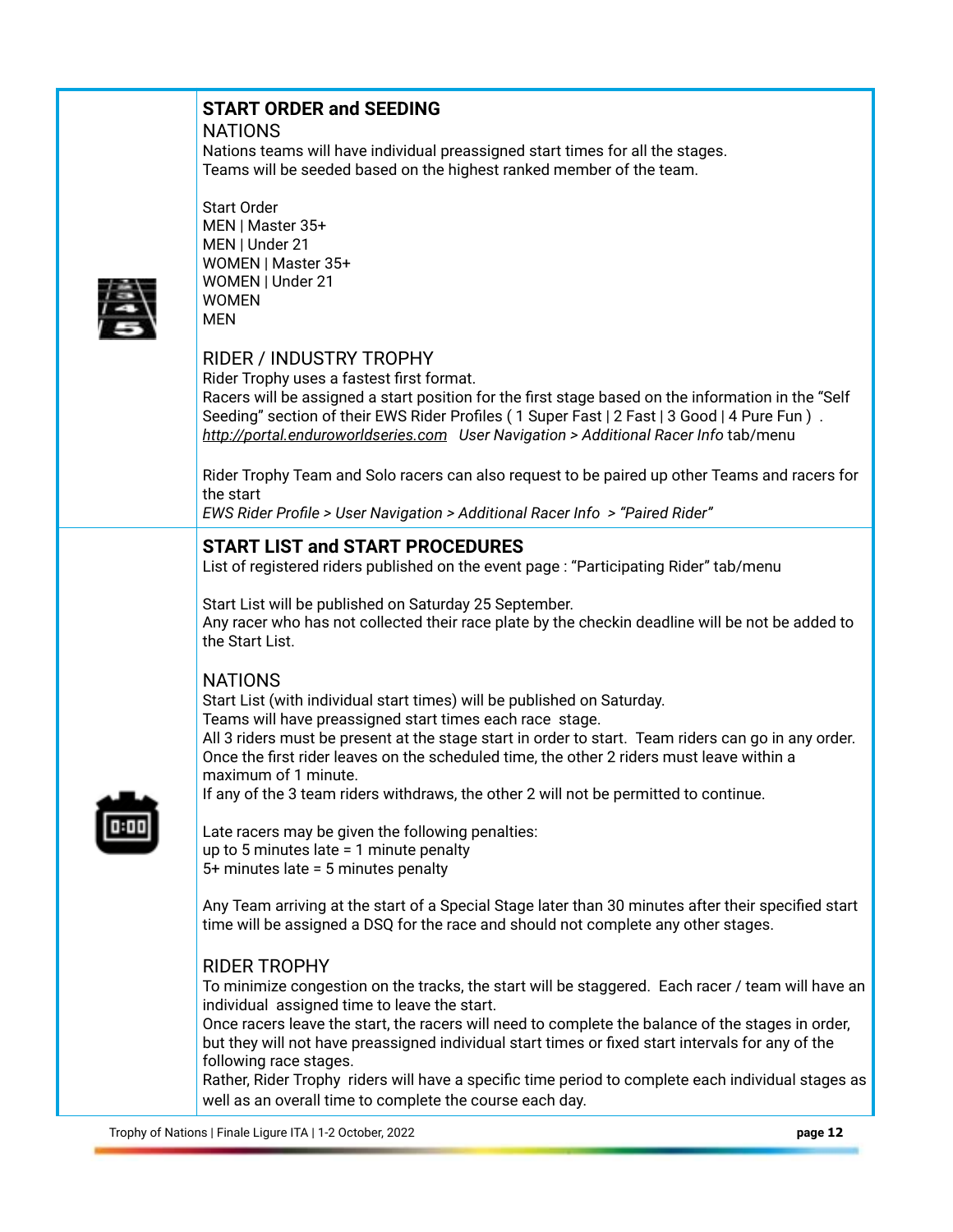| Maximum course time and opening / closing times for the race stages will be published on<br>Saturday 25 September.<br>If a rider does not complete the course within their final time check, they will have a penalty<br>added to their overall time.<br>Late racers will be given the following penalties:<br>up to 5 minutes late $= 1$ minute penalty.<br>5+ minutes late = 5 minutes penalty<br><b>GENERAL</b><br>If a racer is delayed reaching a stage start or the finish time check as a result of assisting an<br>injured rider or due to some other exceptional circumstances beyond the racer's control, the time<br>penalty may be waived and / or the racer may be permitted to repeat the stage.<br>Any racer affected by a 'significant incident' during a transition or race stage should immediately<br>report to the finish or start official of the affected stage (as applicable). |
|--------------------------------------------------------------------------------------------------------------------------------------------------------------------------------------------------------------------------------------------------------------------------------------------------------------------------------------------------------------------------------------------------------------------------------------------------------------------------------------------------------------------------------------------------------------------------------------------------------------------------------------------------------------------------------------------------------------------------------------------------------------------------------------------------------------------------------------------------------------------------------------------------------|
| The Race Director has the final right to change start times during the race in case of<br>any unforeseen circumstances.<br><b>LIAISON INFORMATION DOCUMENT</b><br>The route description and allocated times for each stage/transition will be published with the<br>course maps on Friday September 23.                                                                                                                                                                                                                                                                                                                                                                                                                                                                                                                                                                                                |
| Racers should use this information during training to calculate the pace needed to complete<br>each liaison and the overall course.                                                                                                                                                                                                                                                                                                                                                                                                                                                                                                                                                                                                                                                                                                                                                                    |
| <b>LIVE TIMING and RESULTS</b><br>Race Feed and Live Timing: https://www.enduroworldseries.com/live/<br>Official Results (with penalties) will be posted on the Enduro World Series website following the<br>race.                                                                                                                                                                                                                                                                                                                                                                                                                                                                                                                                                                                                                                                                                     |
| <b>AWARDS</b><br>Separate podiums for the Rider Trophy Solo, Rider Trophy Team, and Trophy of Nations.<br><b>RIDER TROPHY</b><br>All of the Saturday racers will be included in the Rider Trophy Solo race results.<br>There will also be a separate podium for riders signed up on a Rider Trophy team. Results for the<br>team will be based on a combined total of all 3 riders.<br>Top 3 from each rider category and top 3 teams.<br><b>INDUSTRY TROPHY</b><br>Top 3 from each category<br><b>NATIONS</b><br>Top 3 team in each category                                                                                                                                                                                                                                                                                                                                                          |

The winning team in the Nations race will be title the Trophy of Nations Champion(s)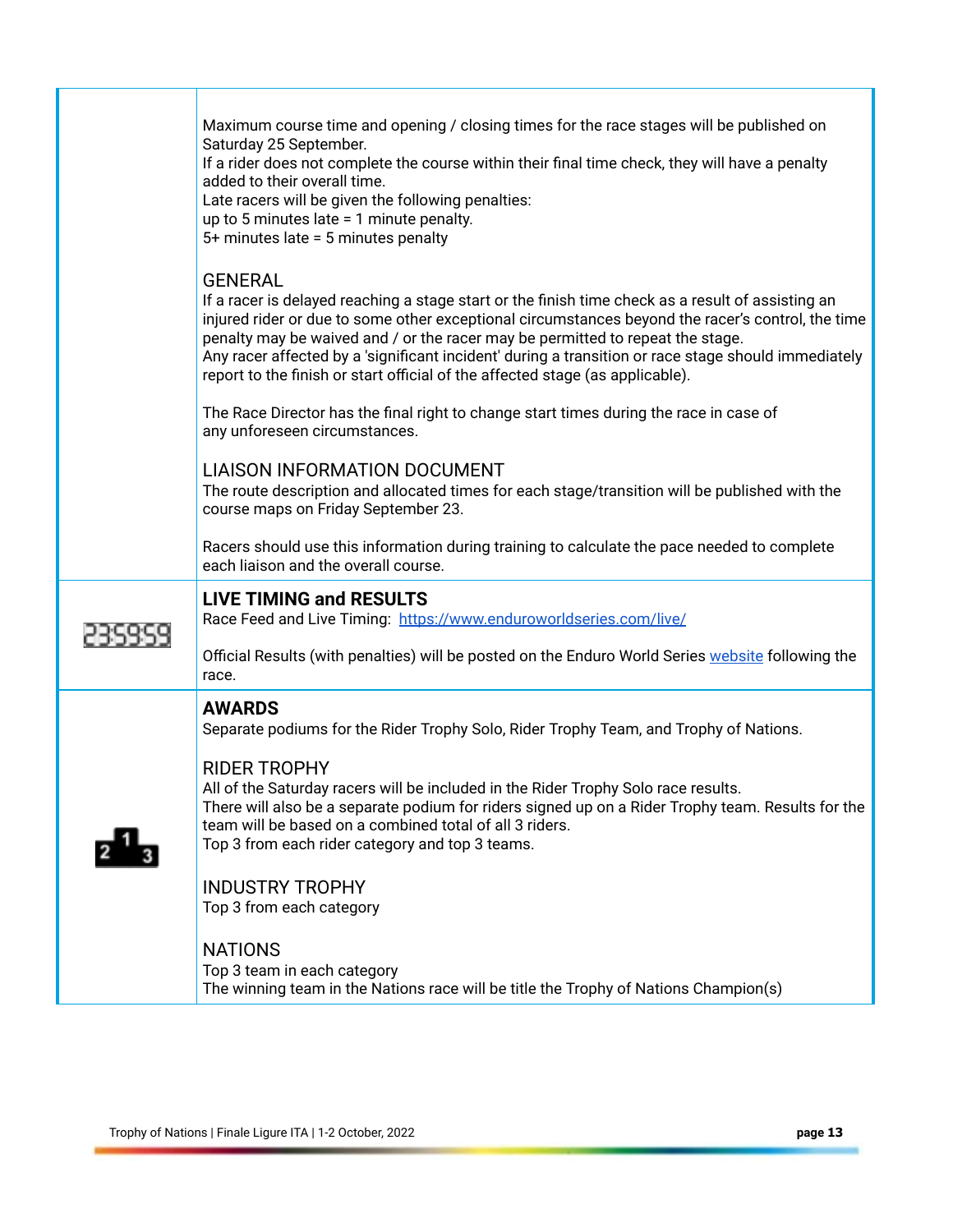| The Trophy of Nations UCI Jersey and Trophy of Nations UCI medals are to signify the Trophy of<br><b>Nations Champions</b>                                                                                                                                                                                                                                                                                                                                                                                            |  |
|-----------------------------------------------------------------------------------------------------------------------------------------------------------------------------------------------------------------------------------------------------------------------------------------------------------------------------------------------------------------------------------------------------------------------------------------------------------------------------------------------------------------------|--|
| <b>!UCI</b>                                                                                                                                                                                                                                                                                                                                                                                                                                                                                                           |  |
| <b>RANKING POINTS</b><br>No EWS Global Ranking points will be attributed for the Trophy of Nations or Rider / Industry<br>Trophy races.                                                                                                                                                                                                                                                                                                                                                                               |  |
| <b>PRIZE MONEY</b><br><b>NATIONS</b><br>Men and Women Teams only:<br>6000 EUR total<br>1st: 1500 EUR per team<br>2nd: 900 EUR per team<br>3rd: 600 EUR per team<br>Payment will be made by cash at the podium.                                                                                                                                                                                                                                                                                                        |  |
| <b>NATIONS TEAM HOSPITALITY HOUSES</b><br>During the event week. racers, staff, media, public will be able to spend time in the Nations<br>Hospitality Houses whenever they like, enjoying typical food, drinks and music, a small trip into<br>the culture of the different Nations competing in the Trophy of Nations.<br>Each Hospitality House will also organize a little event to celebrate the countries attending the<br>race. Schedule to be confirmed once Nations team qualifications have been finalized. |  |
| <b>NATIONS TEAM PARADE</b><br>All Nations teams are invited to participate in the official Trophy of Nations Parade.<br>The teams will parade through the streets of the town with the accompaniment of the town<br>music band. Once the back at the Piazza Vittorio Emanuele, each team will be officially<br>introduced on the main stage.                                                                                                                                                                          |  |
| <b>AFTER PARTY</b><br>Details to be confirmed                                                                                                                                                                                                                                                                                                                                                                                                                                                                         |  |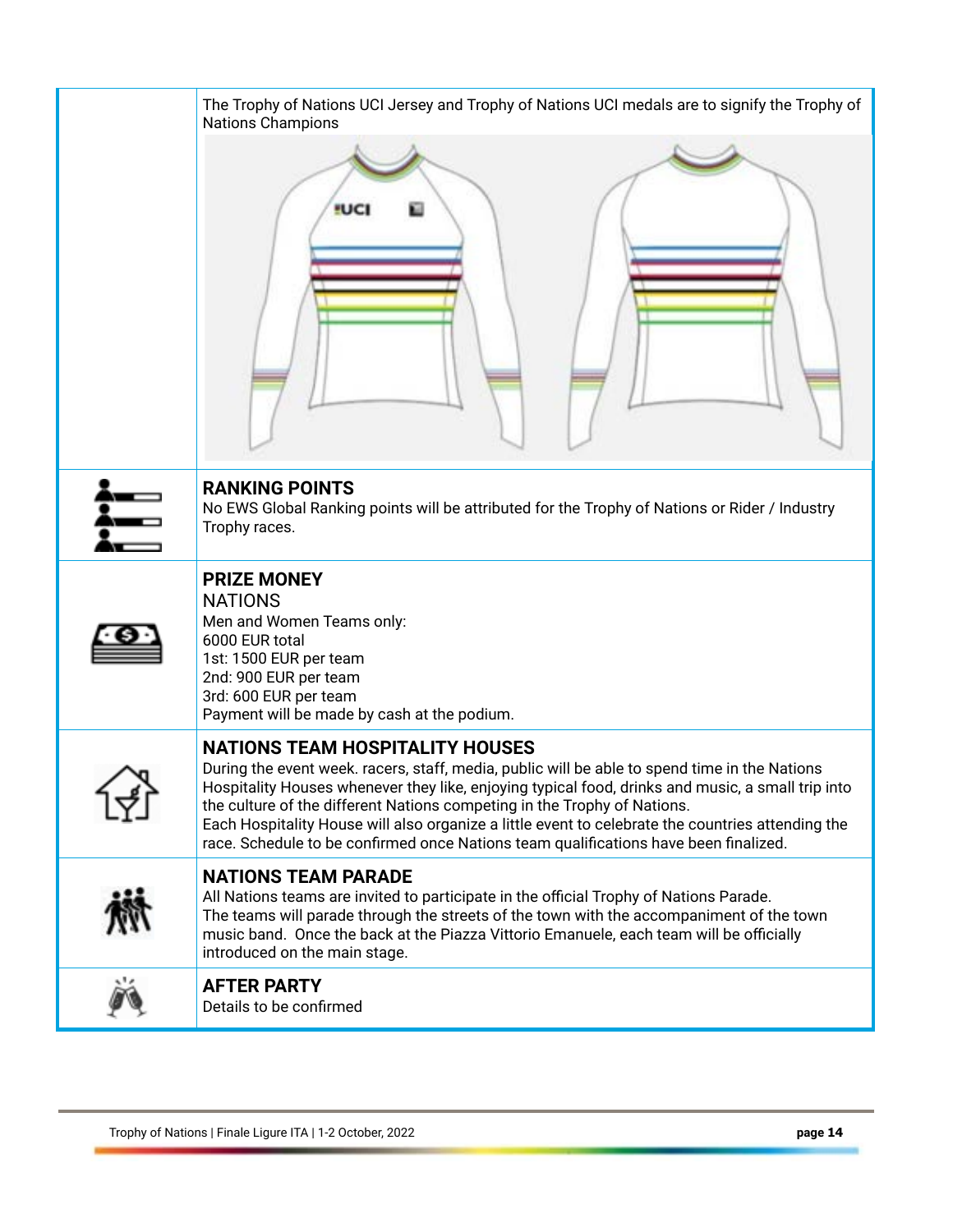#### <span id="page-14-0"></span> **RULES** | [return to menu](#page-0-0)

| <b>RACE RULES</b><br>Riders are expected to read and understand the Race Book and Enduro World Series Rulebook.<br>Unfamiliarity will not be accepted as an excuse for any rule violation by any rider<br>https://www.enduroworldseries.com/ews-general/rules-and-resources/<br>The Race Director is authorized to give additional penalties that are not listed in the Rulebook in<br>the case of a rider who fails to respect the other riders, the spirit of the sport, the environment or<br>the organization.<br>Protests and complaints regarding the race, results, behaviour of the other racers and any other<br>sort of issue must be presented to the Race Director or Chief Commissaire within 15 minutes<br>from the posting of the results.<br><b>RULE BREAK REPORT FORM:</b><br>Form<br>Race Director: Riccardo Negro<br>UCI Chief Commissaire: Adrian Walls, 0044 7917 653 376 |
|------------------------------------------------------------------------------------------------------------------------------------------------------------------------------------------------------------------------------------------------------------------------------------------------------------------------------------------------------------------------------------------------------------------------------------------------------------------------------------------------------------------------------------------------------------------------------------------------------------------------------------------------------------------------------------------------------------------------------------------------------------------------------------------------------------------------------------------------------------------------------------------------|
|                                                                                                                                                                                                                                                                                                                                                                                                                                                                                                                                                                                                                                                                                                                                                                                                                                                                                                |
| <b>PROTECTION RULES</b><br>Full face helmet, knee pads, gloves and back protector mandatory on race stages during training<br>and race.<br>Helmets with a removable chin piece are acceptable. Open face helmets may be worn on<br>liaisons and on the Power Stage.<br>A backpack can replace the back protector if it includes CE certified back protection.<br>The rules apply to both training and race days.                                                                                                                                                                                                                                                                                                                                                                                                                                                                               |
| <b>FILMING RIGHTS AND REGULATIONS</b>                                                                                                                                                                                                                                                                                                                                                                                                                                                                                                                                                                                                                                                                                                                                                                                                                                                          |
| Play Sports Network Limited are the exclusive licensee of the EWS-E events organised by Enduro<br>Sports Organisations Limited.<br>The filming, recording, broadcasting and distribution of footage of any activities associated with<br>the EWS-E, including Shakedown, training, race or any other official scheduled activities, will be<br>subject to regulation.<br>Details to be announced.                                                                                                                                                                                                                                                                                                                                                                                                                                                                                              |
| <b>DRONE</b><br>Filming with a drone is not allowed.                                                                                                                                                                                                                                                                                                                                                                                                                                                                                                                                                                                                                                                                                                                                                                                                                                           |
| <b>ONBOARD CAMERAS</b><br>On board cameras must either be worn on peak / visors or affixed with a breakable mount. Chest<br>mounts are not permitted.                                                                                                                                                                                                                                                                                                                                                                                                                                                                                                                                                                                                                                                                                                                                          |
| <b>WAIVER</b>                                                                                                                                                                                                                                                                                                                                                                                                                                                                                                                                                                                                                                                                                                                                                                                                                                                                                  |

 I am fully aware and conscious of the potential risks that might arise with the use of such equipment and accept them.

 To the extent permitted by the applicable law, I release the Enduro Sports Organisation Limited, Play Sports Network Limited, Union Cycliste Internationale, my National Federation, the organizers, the sponsors, and their respective members, directors, officers, employees, volunteers, contractors and agents from any liability linked to the utilisation of the camera on the bicycle and/or onto the visors/peaks of the helmet. This concerns in particular cases of accidents, injury, and damage to personal property or third-party property linked to the utilisation of a camera on the bicycle and/or onto the visors/peaks of the helmet during finals/ training sessions.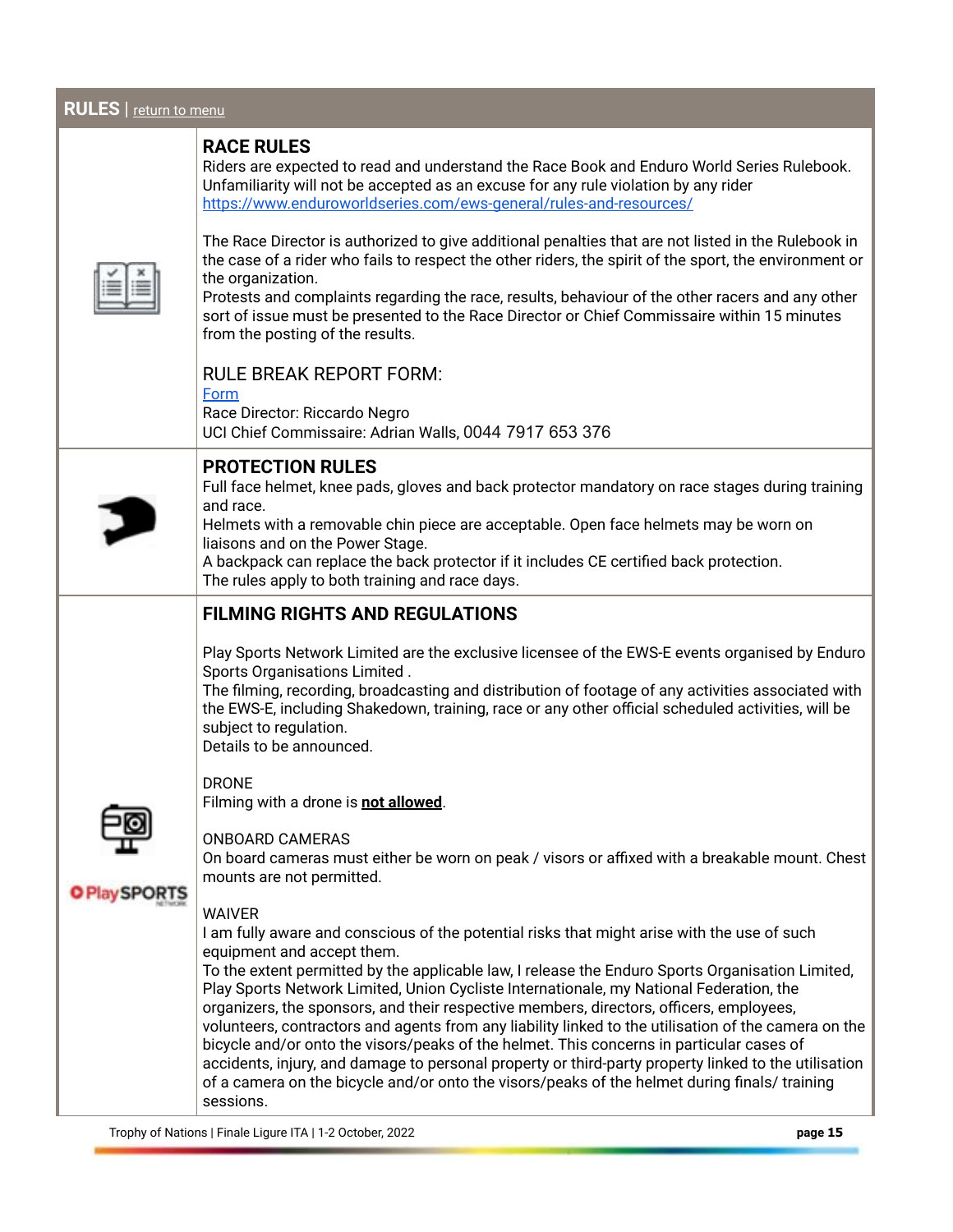## **DOPING CONTROL**



 Doping control will be under the authority of the Anti-Doping and International Testing Agency ([ITA](http://www.ita.sport/)) for the UCI-sanctioned Nations race. All current ITA and WADA anti-doping rules and regulations are in force.

 It is each rider's responsibility to check whether he or she has been selected for doping control. Lists with racers' plate numbers and/or positions will be posted on the timing tent in the finish line as well as at the Doping Control Station (DCS).  [Anti Doping Resources](https://www.enduroworldseries.com/ews-general/rules-and-resources/) 

## <span id="page-15-0"></span>**VENUE LOGISTICS** | return to menu

|                 | <b>TRAVEL / TRANSPORTATION</b><br>http://turismo.comunefinaleliqure.it/en/how-get-here                                                                                                                                |
|-----------------|-----------------------------------------------------------------------------------------------------------------------------------------------------------------------------------------------------------------------|
| BY PLANE        | The nearest international airports are in Nice France (NCE 130km away) and Milan (either<br>Malpensa MXP 220 km or Linate LIN 205km).<br>There is also a national airport located in Genoa (70km from Finale Ligure). |
| BY CAR          | Pietra Ligure is accessible by car along the motorway (A10) when coming from Genoa or from<br>the French border. Exits at Pietra, Finale Ligure or Orco Feglino.                                                      |
| <b>RV TDAIN</b> |                                                                                                                                                                                                                       |

BY TRAIN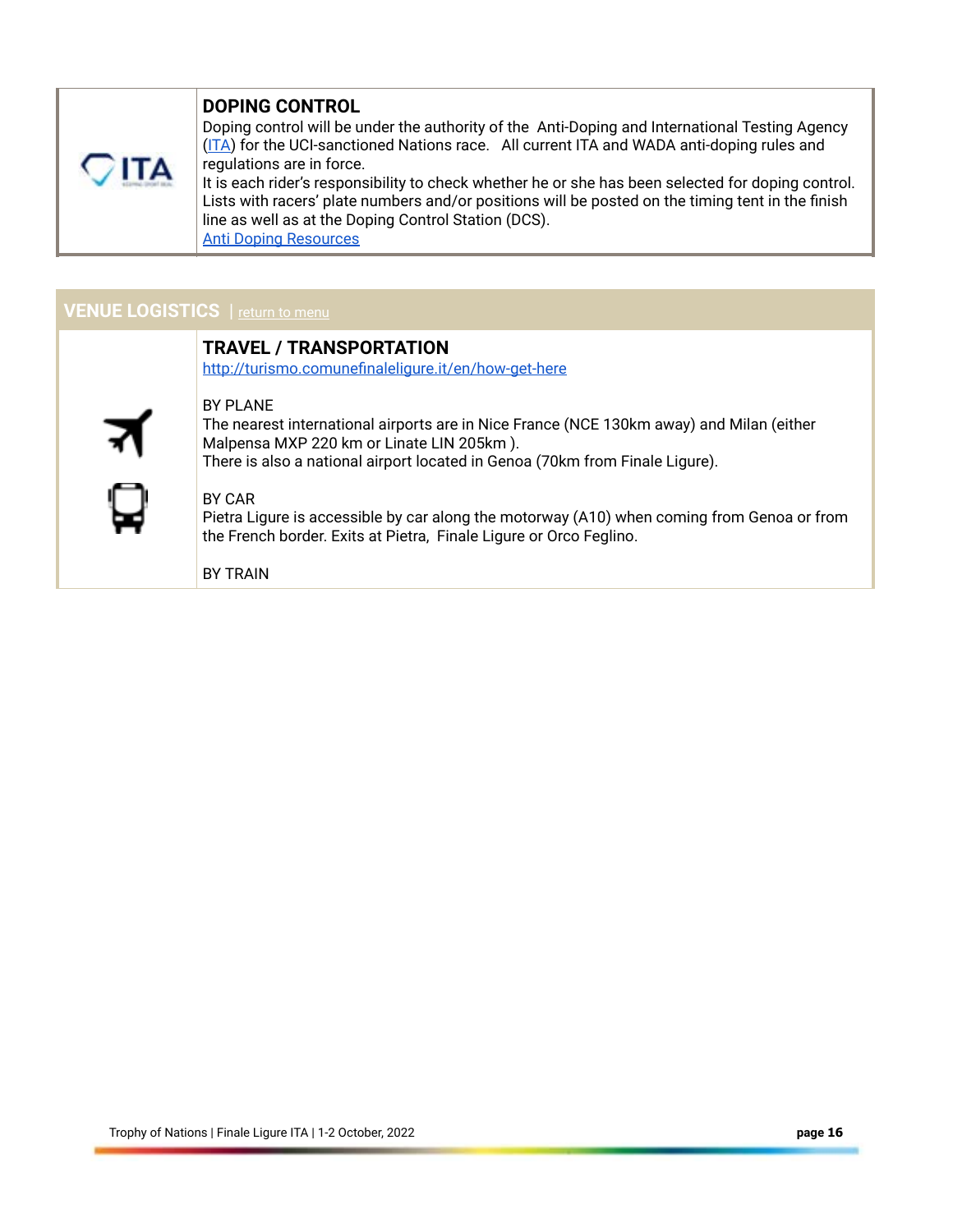|                          | The train station in Pietra Ligure is located within 5min from the paddock area.<br>For more information: www.trenitalia.it                                                                                                                        |
|--------------------------|----------------------------------------------------------------------------------------------------------------------------------------------------------------------------------------------------------------------------------------------------|
|                          | <b>ACCOMMODATION</b><br>Please book any accommodation with providers who are members of the Finale Outdoor Region<br>Consortium. https://www.finaleoutdoor.com/en/accommodation                                                                    |
|                          | Finale Outdoor Region are also the group who are helping to make MTB happen in the Finale<br>area and we need to make sure these local businesses, who also fund the trail network we all<br>know and love, are a priority of ours as a community. |
|                          | <b>PARKING</b><br>General / Public: http://turismo.comunefinaleligure.it/en/utilita/mobility-parking                                                                                                                                               |
|                          | Team pit / parking bookings:.<br>Maria Luisa Surico   marialuisa.s@4quimp.com   +39 333 3871844                                                                                                                                                    |
|                          | <b>CAMPING</b><br>Camper Parking:<br>http://turismo.comunefinaleligure.it/en/area-camper/area-camper                                                                                                                                               |
|                          | Camping:<br>http://turismo.comunefinaleligure.it/en/dormire/camping                                                                                                                                                                                |
|                          | <b>POWER</b><br>Power plugs and sockets are of type C, F and L. The standard voltage is 230 V and the standard<br>frequency is 50 Hz.<br><b>TYPE O</b>                                                                                             |
|                          | <b>WIFI</b><br>Availability at the race village: TBC                                                                                                                                                                                               |
| $\overline{\phantom{a}}$ | <b>BIKE SHOPS</b><br>Finale Ligure has a number of shops offering rentals, service and retail <b>LIST</b>                                                                                                                                          |
|                          | <b>BIKE WASH</b><br>Bike wash stations will be set up at the east end of the Promenade.                                                                                                                                                            |
|                          | <b>GROCERY STORES</b><br>Finale Ligure has a full range of shops and services. MAP                                                                                                                                                                 |
|                          | <b>BANK MACHINES</b><br>There are a number of banks and ATMs in Finale Ligure. MAP                                                                                                                                                                 |
|                          | <b>EVENT MERCHANDISE</b><br>EWS Shop. https://shop.enduroworldseries.com/<br>EWS jerseys, gloves, goggles, socks, tshirts, sweatshirts and frame protectors available online.<br>Event merchandise will be available onsite.                       |